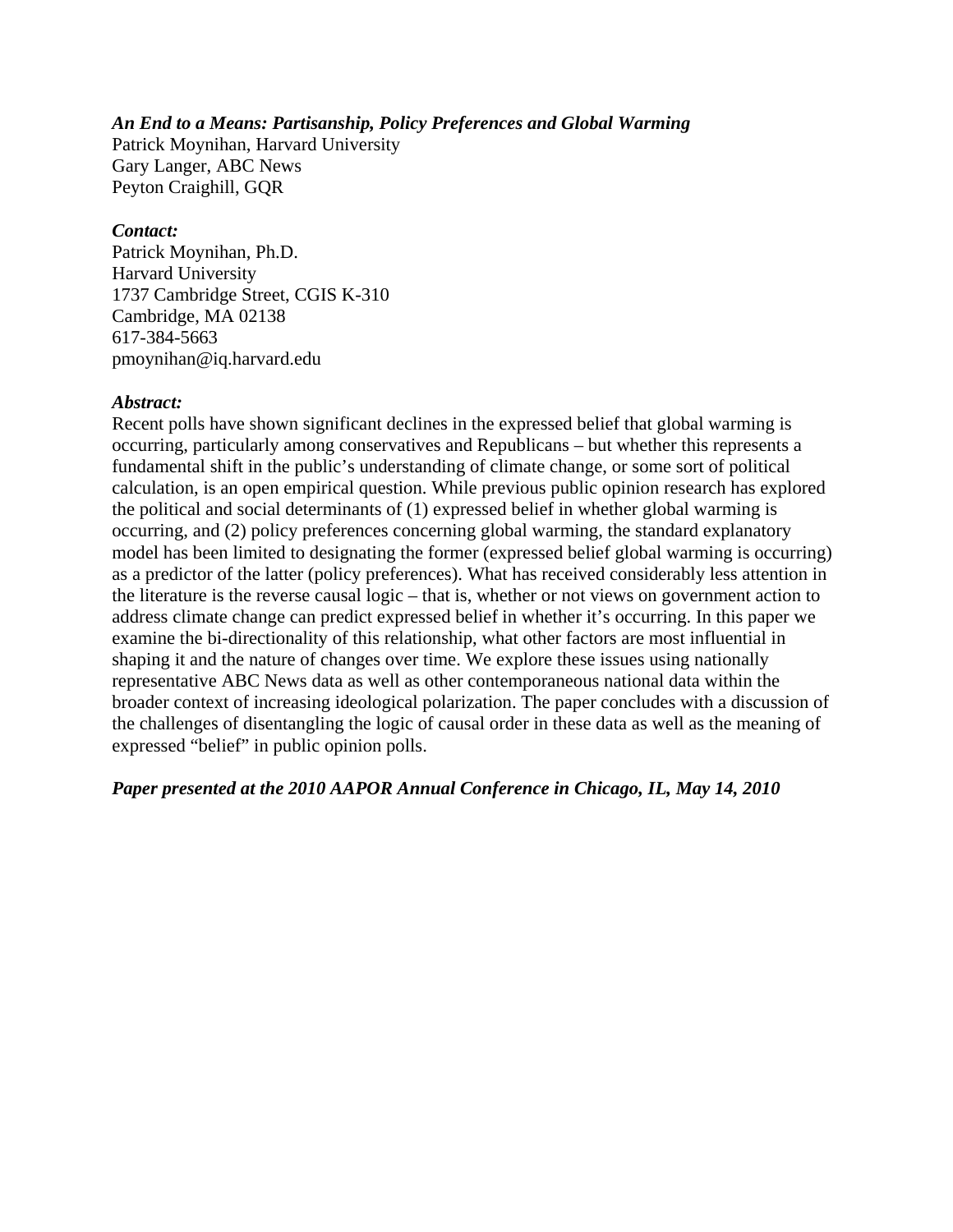A number of polls in 2009 documented counterintuitive shifts in public opinion about global warming, most notably the decline in the expressed belief that global warming is, in fact, occurring but also on other measures such as concern about the immediacy of global warming's impact. This represented a discontinuity with longer-term trend, as prior to these recent data public awareness, understanding and assessments of personal relevance about global warming tended toward consistent growth or, at least, a leveling off  $-$  not a rollback.<sup>1</sup> That such changes have occurred as scientific consensus and the urgency of warnings about the impact of global warming have increased is particularly surprising. Whether this discontinuity represents a fundamental shift in the public's understanding of climate change, or some sort of political calculation, is an open empirical question.

Explanations of these recent changes have ranged far and wide, $<sup>2</sup>$  from "apocalypse fatigue"</sup> (suggesting "the louder and more alarmed climate advocates become… the more they polarize the issue, driving away a conservative or moderate for every liberal they recruit to the cause")<sup>3</sup>, to the "cool-year" theory (the argument that the relatively low average world temperature in 2008 encouraged those with low trust in climate scientists to surmise that global warming was not happening)<sup>4</sup> to general economic malaise (that the recession has led to lower global warming issue-salience and a subsequent slippage in related opinions).<sup>5,6</sup> While these explanations are theoretically interesting and empirically plausible, in this paper we offer a different take on the debate – a conceptual reframing of the measurement of the perception of whether global warming is occurring, as well as an alternative, policy-oriented explanation of its recent decline.<sup>7</sup>

Our conceptual approach is to separate what's simplistically taken as a measurement of "belief" from what instead, we think, should be called "expressed belief" – a softer survey response, informed by predispositions and individual judgment rather than a recounting of objective facts. In asking about the reality of global warming, the distinction between belief and expressed belief is often overlooked – perhaps less critical when survey responses generally parallel the state of

 $\overline{a}$ 

http://abcnews.go.com/images/PollingUnit/1096a7GlobalWarming.pdf, Nov. 24, 2009; and was explored further in Langer, Gary, "Understanding Answers," available at

http://blogs.abcnews.com/thenumbers/2009/12/understanding-answers.html, Dec. 3, 2009.

<sup>&</sup>lt;sup>1</sup> Nisbet, Matthew C. and Teresa Myers. 2007. "The Polls - Trends: Twenty Years of Public Opinion About Global Warming." *Public Opinion Quarterly* 71(3):444-470. 2

 $2$  Nisbet and Myers (2007) identify a decline in the early 1990s in expressed belief that "the greenhouse effect or global warming is real" using Cambridge Reports/Research International data. Analysis of climate change policy at that time suggests that the mobilization of conservative think tanks in opposition to ameliorative global warming efforts effectively challenged definitions of global warming as a significant problem. For details, see: McCright, Aaron M. and Riley E. Dunlap. 2003. "Defeating Kyoto: The Conservative Movement's Impact on U.S. Climate Change Policy." *Social Problems* 50(3): 348-373.

<sup>&</sup>lt;sup>3</sup> Nordhaud, Ted and Michael Shellenberger. "Apocalypse Fatigue: Losing the Public on Climate Change." Available at: http://www.e360.yale.edu/content/feature.msp?id=2210. Nov. 16, 2009.

<sup>&</sup>lt;sup>4</sup> Krosnick, Jon A. "Americans' Opinions About Climate Change." Available at:

http://www.ametsoc.org/atmospolicy/climatebriefing/krosnick.html. March 2010.

<sup>&</sup>lt;sup>5</sup> Pew Research Center. "Searching For Clues in the Global Warming Puzzle." Available at:

http://pewresearch.org/pubs/1390/why-do-fewer-americans-believe-the-earth-is-warming. Oct. 27, 2009.

 $\overline{6}$  Harshaw, Tobin. "Are Americans Cooling on Global Warming?" Available at:

http://opinionator.blogs.nytimes.com/2009/10/23/weekend-opinionator-are-americans-cooling-on-global-warming/. Oct. 23, 2009.

 $<sup>7</sup>$  The approach we explore in this paper first was proposed in: Langer, Gary, "Conservatives, Republicans Move</sup> Away From Belief That the Earth is Warming," available at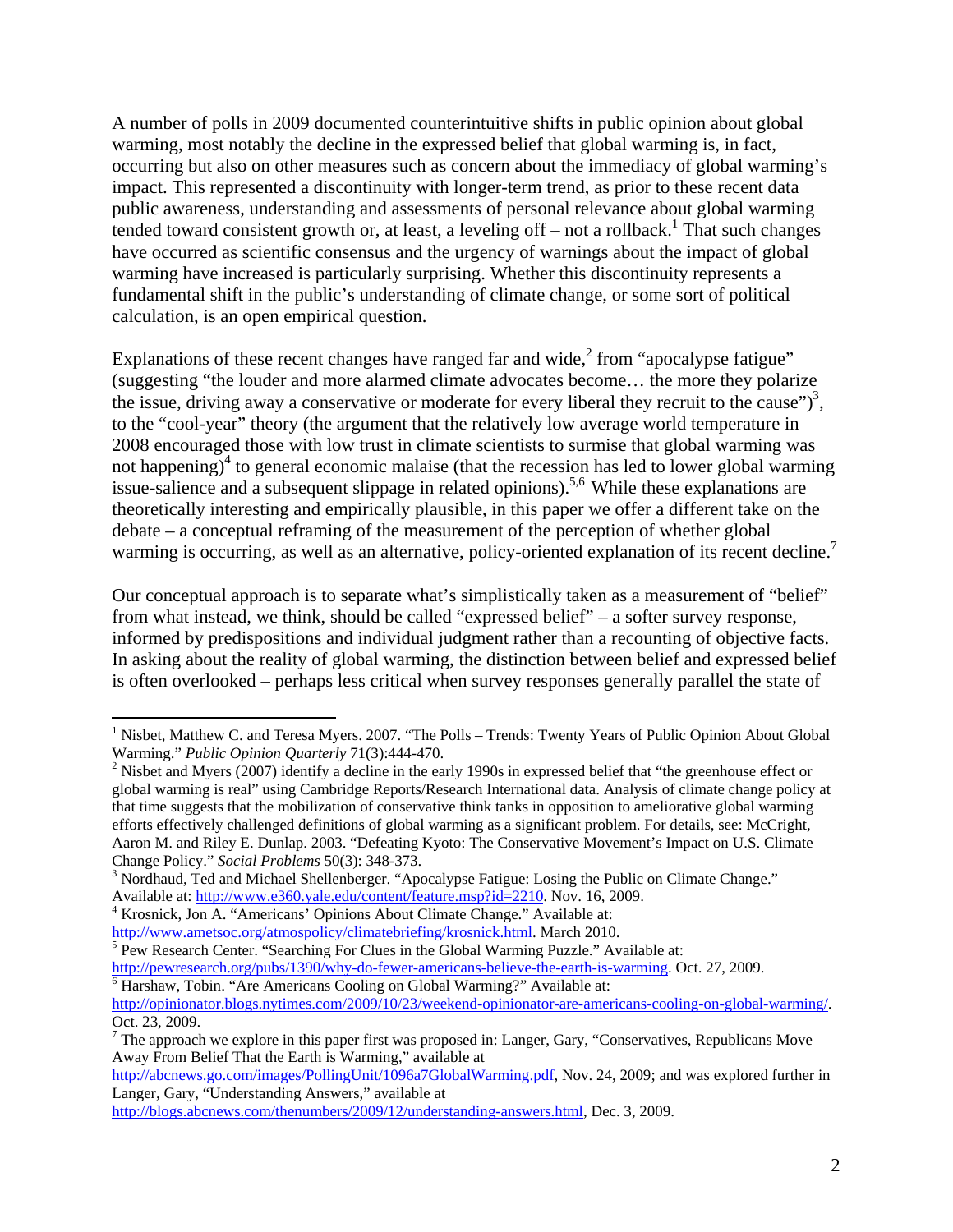scientific knowledge. When they move in opposite directions, however, it's less clear how the public comes to "unknow" something (barring a substantial revision of evidence). By considering responses about the reality of global warming as expressed belief, we allow for other factors to come into play in explaining its decline.

Informed by this conceptual view, our analytic strategy offers an alternative to traditional public opinion research on global warming. Most of the literature focuses on determining the key political and social predictors of (1) expressed belief in whether global warming is occurring, and (2) related global warming attitudes (e.g., human responsibility, seriousness, threat) and policy preferences concerning global warming, with ensuing explanatory models typically designating the former as a predictor of the latter.<sup>8</sup> What has received considerably less attention is the reverse causal logic – that is, whether or not views on government action to address climate change can predict expressed belief in whether it's occurring. In our analysis, we examine the bi-directionality of the relationship, what other factors are most influential in shaping it and the nature of changes over time.

Further, we present a policy lens to focus the analysis, allowing for views on proposed governmental action to impact expressed belief whether global warming is indeed occurring. This approach more clearly places the recent decline in expressed belief in global warming into the context of the change in power in Washington, with the subsequent shift in global warming policy from "off-the-table" to fully on it, producing increased political polarization generally and heightened concern among opponents of climate change legislation.

## *The Decline in Expressed Belief*

<u>.</u>

Our measure of expressed belief in global warming was most recently asked as part of a nationally representative ABC News/Washington Post poll, conducted by phone Nov. 12-15, 2009, among a random sample of 1,001 adults (including both landline and cell-phone-only respondents). The question asks: "On another subject, you may have heard about the idea that the world's temperature may have been going up slowly over the past 100 years. What is your personal opinion on this – do you think this has probably been happening, or do you think it probably has not been happening?"

<sup>&</sup>lt;sup>8</sup> For an excellent example of modeling global warming opinions and preferences, see: Krosnick, Jon A., Allyson L. Holbrook, Laura Lowe and Penny S. Visser. 2006. "The Origins and Consequences of Democratic Citizens' Policy Agendas: A Study of Popular Concern About Global Warming." *Climate Change* 77: 7-43. Available at: http://communication.stanford.edu/faculty/krosnick/docs/GW%20National%20Seriousness.pdf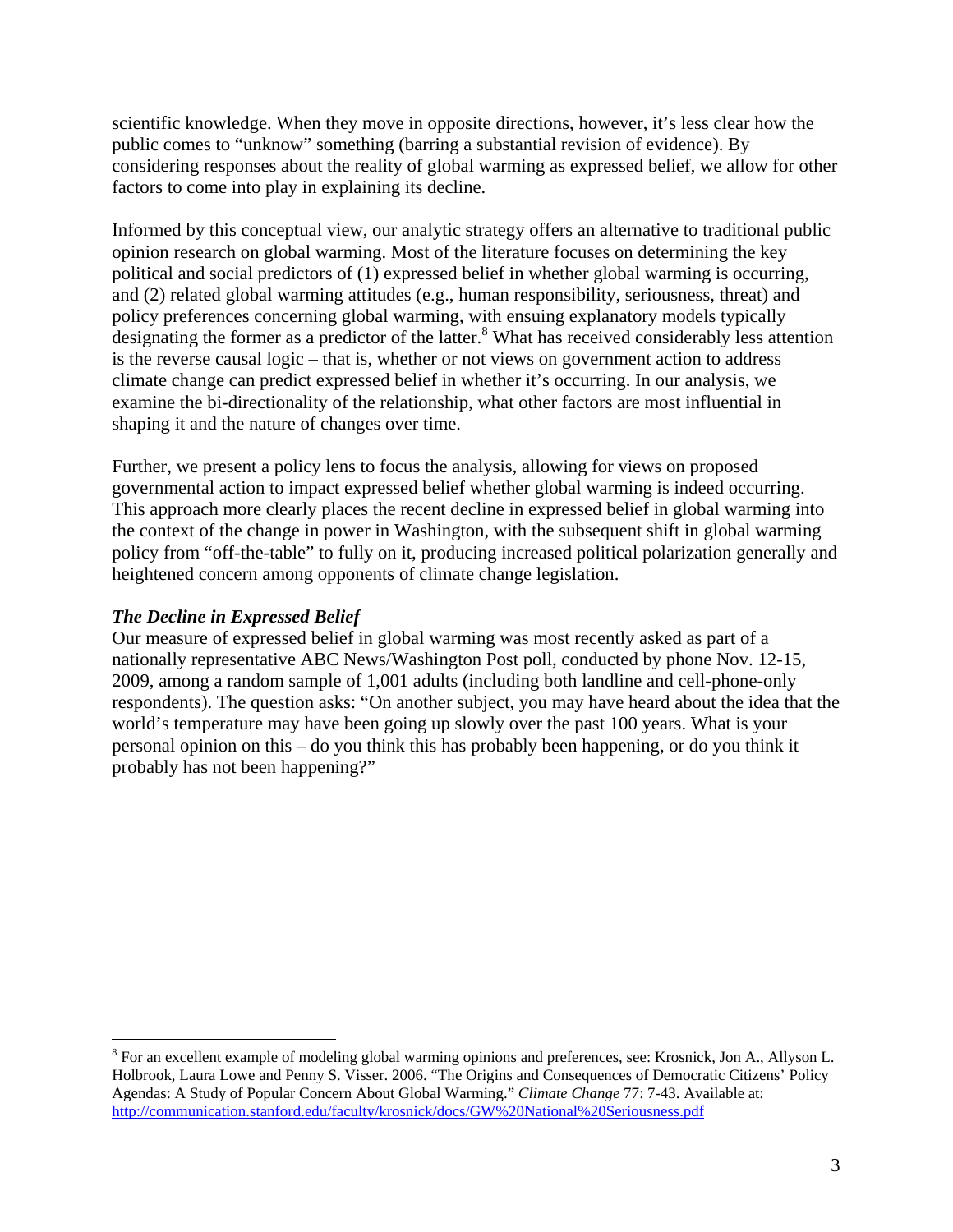The trend on this question, prior to the November 2009 poll, showed that more than threequarters of Americans in each of five surveys believed the world's temperatures have been going up slowly over the past century: no fewer than 76 percent of Americans answered in the affirmative, that in 1997, peaking at 85 percent in 2006 (see Figure 1).<sup>9</sup>

The November poll, however, showed a significant change. The number of Americans who expressed belief global warming was occurring dipped to 72 percent, still high – note that those who say it's occurring outnumber those who think not by nearly  $3-1$  – but the lowest since 1997, certainly a counterintuitive result.



*Figure 1: Expressed belief that global warming has been happening, 1997-2009.* 

The ABC/Post poll results weren't alone in documenting declines in expressed belief in global warming, with results differing in degree given the different questions posed. Among others:

• A Pew Research Center report in October 2009 noted a "sharp decline," from 71 percent in April 2008 to 57 percent, in people saying there's "solid evidence" average temperatures

<sup>1</sup>  $9$  The earlier polls in the trend were also asked of national samples, with different partners: 2008 with Planet Green and Stanford University; 2007 with the Washington Post and Stanford University; 2006 with Time and Stanford University. The data from 1997 and 1998 are from Ohio State University polls.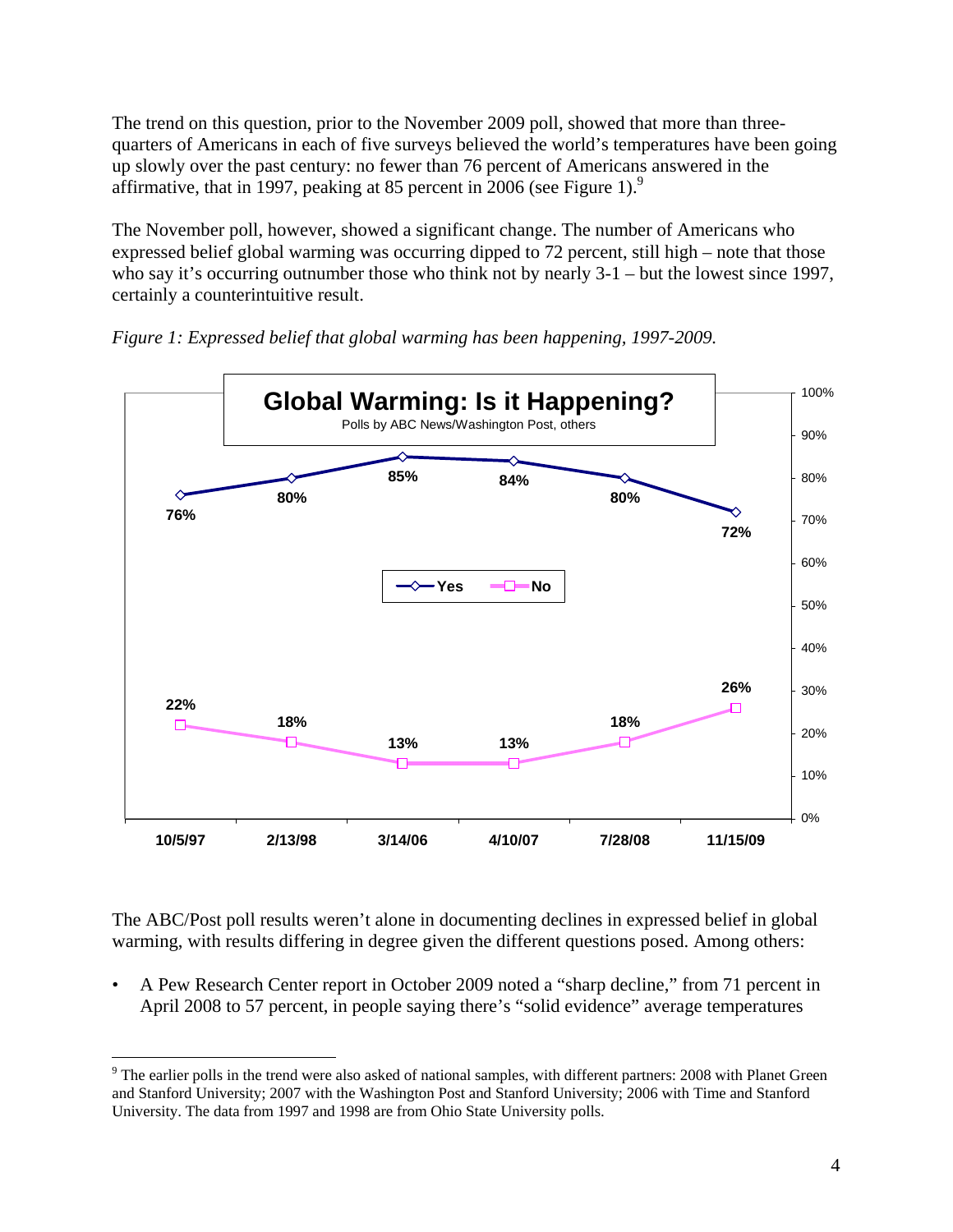have been rising the past few decades. Pew also reported a 9-point drop over the same period in the percentage of all Americans viewing global warming as a "very" serious problem.<sup>10</sup>

- Earlier in 2009, a March Gallup poll found an 8-point decline in the past year, from 61 percent to 53 percent, in belief that the effects of global warming "have already begun to happen" and a "record high" of 16 percent reporting that the effects will never occur; the previous high on the latter figure was 11 percent. Additionally, Gallup reported a modest 6 point decline, to 60 percent, in personal worry about the greenhouse effect/global warming and a 6-point gain, to 41 percent, in the belief its seriousness is "generally exaggerated" in the news (a view Gallup called "somewhat volatile" in polls since  $2001$ ).<sup>11</sup>
- A Fox News poll in May 2009 found 69 percent of registered voters said they "believe global warming exists," down from 82 percent in January 2007 and 77 percent in October 2005.<sup>12</sup>
- In a related question, a CBS News/New York Times poll in December 2009 found 37 percent of Americans saying global warming was a "very serious problem and should be one of the highest priorities for government leaders," a 15-point drop from April 2007.<sup>13</sup>

There is substantial variation in the results, as may be expected given the marked differences in what they ask. As noted, the ABC/Post item (originated by Jon Krosnick, then of Ohio State University) asks if people think temperatures probably have or probably have not been rising over the past century, a measure of personal belief about global warming.

Pew, by contrast, asks, "From what you've read and heard, is there solid evidence that the average temperature on earth has been getting warmer over the past few decades, or not?" This is more an assessment of the state of climate science, based on what an individual has "read and heard"<sup>14</sup> rather than a measure of personal belief. Further, the Pew item sets a higher bar than the ABC/Post question in asking about "solid evidence," and offers a different time frame ("past few decades" vs. "past century").

The Gallup question asks not about whether global warming is happening, but for personal views on when the effects of global warming will happen, if at all: "Which of the following statements reflects your view of when the effects of global warming will begin to happen? They have already begun to happen. They will start happening within a few years. They will start happening within your lifetime. They will not happen within your lifetime, but they will affect future

press.org/report/556/global-warming. Oct. 22, 2009.<br><sup>11</sup> Saad, Lydia. "Increased Number Think Global Warming Is 'Exaggerated'." Available at:<br>http://www.gallup.com/poll/116590/increased-number-think-global-warming-exaggera  $\frac{12}{12}$  Blanton, Dana. "Fox News Poll: Where Americans Stand on the Issues." Available at:

 $\overline{a}$ 

http://www.cbsnews.com/htdocs/pdf/Dec09aglobalwarming.pdf?tag=contentMain;contentBody. Dec. 14, 2009.<br><sup>14</sup> For a discussion of the influences of information on views on climate change, see: Malka, Ariel, Jon A. Krosnick

<sup>&</sup>lt;sup>10</sup> Pew Research Center. "Fewer Americans See Solid Evidence of Global Warming." Available at: http://people-

http://www.foxnews.com/printer\_friendly\_story/0,3566,520559,00.html. May 18, 2009.<br><sup>13</sup> CBS News/New York Times. "Global Warming." Available at:

and Gary Langer. 2009. "The Association of Knowledge with Concern About Global Warming." *Risk Analysis* 29(5): 633-647. Available at: http://woods.stanford.edu/docs/surveys/Global-Warming-Knowledge-and-Concern.pdf.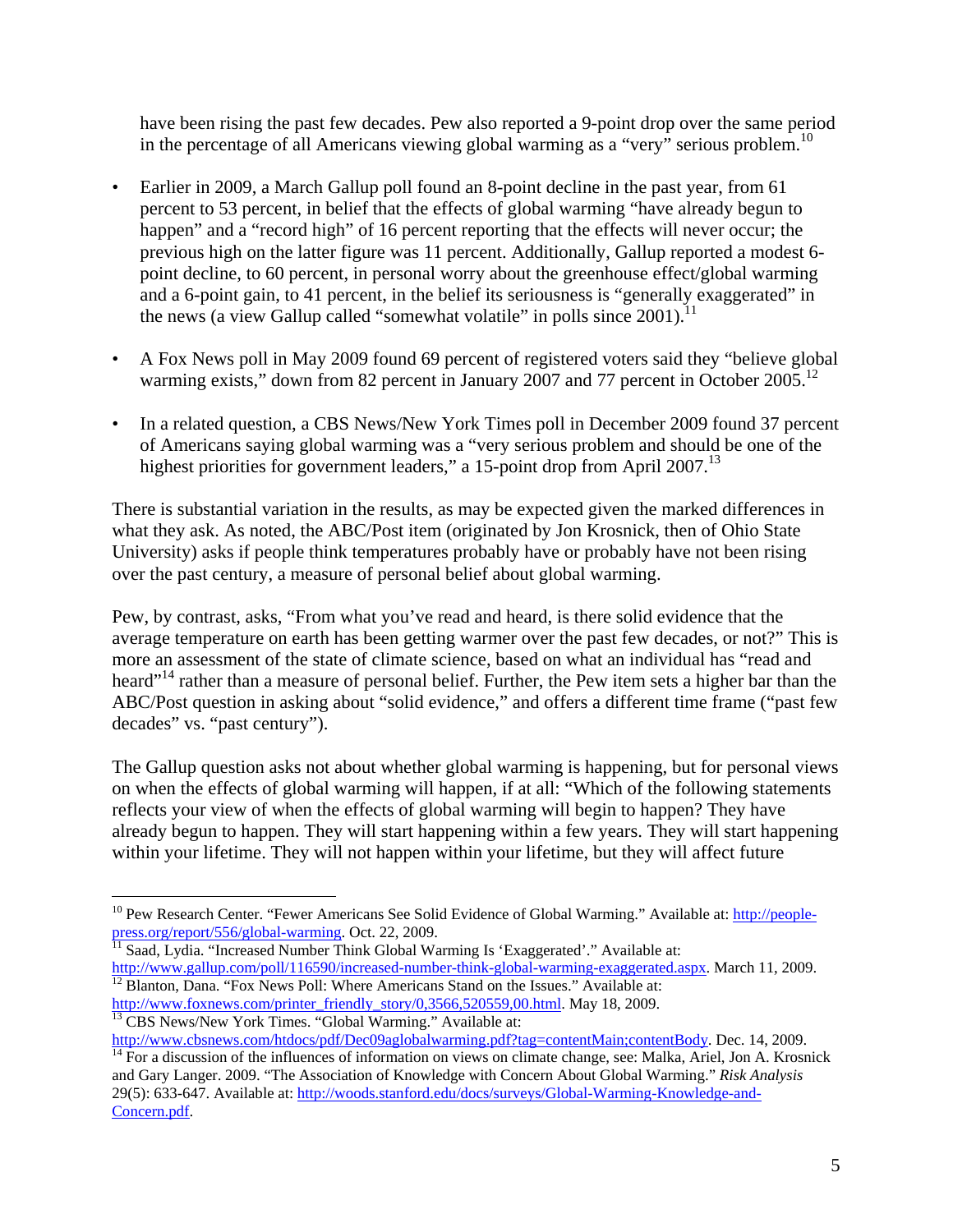generations. Or, they will never happen." Unlike the ABC/Post and Pew questions, the Gallup item does not offer a definition or description of global warming.

The CBS/Times question, for its part, measures both perceived severity and priority (in doublebarreled fashion).15 Fox News asks simply: "Do you believe global warming exists?" While this does address belief, this item offers no definition of the phenomenon; it also lacks balance, providing no alternative to the posited argument.

While these items are not directly comparable given their wording variation, the fact that their results all move in the same direction is suggestive of a broader phenomenon, one that reinforces our argument that what's measured, and what's recently moved, isn't simply a "belief."

### *Partisan and Ideological Shifts*

 $\overline{a}$ 

In the ABC News polls, the change in expressed belief in global warming was almost exclusively partisan and ideological in nature – perhaps unsurprising given the importance of these predispositions in shaping views on global warming more broadly (see Table 1).

*Table 1: Differences in expressed belief in global warming by partisan and ideological groups.* 

|                          | 2009 | 2008 | <b>Difference</b> |
|--------------------------|------|------|-------------------|
| All                      | 72   | 80   | -8                |
|                          |      |      |                   |
| <b>Democrats</b>         | 86   | 87   | -1                |
| <b>Independents</b>      | 71   | 79   | -8                |
| <b>Republicans</b>       | 54   | 74   | $-20$             |
|                          |      |      |                   |
| <b>Leaned Dems</b>       | 86   | 87   | -1                |
| <b>Leaned Reps</b>       | 55   | 72   | $-17$             |
|                          |      |      |                   |
| Liberals                 | 85   | 88   | -3                |
| <b>Moderates</b>         | 81   | 83   | $-2$              |
| <b>Conservatives</b>     | 56   | 69   | $-13$             |
|                          |      |      |                   |
| <b>Liberal Dems</b>      | 88   | 89   | -1                |
| <b>Conservative Reps</b> | 45   | 65   | -20               |

Differences significant at the .05 level are highlighted.

The overall decline in expressed belief global warming is occurring was 8 points from July 2008 to November 2009. Specifically, it fell by 20 points among Republicans and 8 points among independents while essentially steady among Democrats. If we look at "leaned" partisan identity grouping Republicans with independents who lean toward the Republican Party, it dropped by 17 points, compared with essentially no change among Democrats and Democratic-leaning independents.

<sup>&</sup>lt;sup>15</sup> The CBS/Times question asks: "Which comes closer to your view? 1. Global warming is a very serious problem and should be one of the highest priorities for government leaders. 2. Global warming is serious but does not need to be a high priority. 3. Global warming is not serious and can be addressed years from now."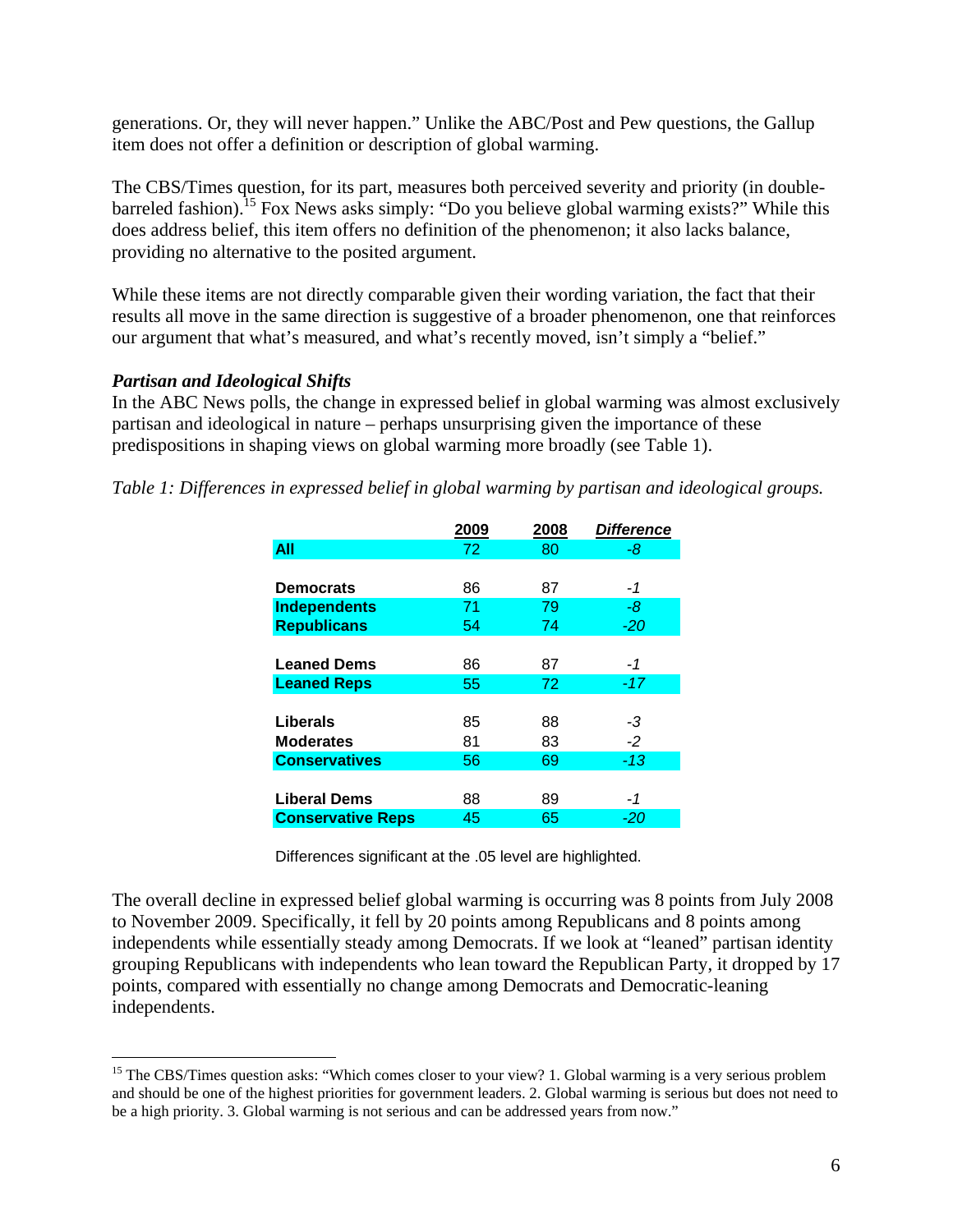Similarly, since summer 2008 expressed belief that warming is occurring fell by 13 points among conservatives while holding essentially steady among liberals and moderates.

Combining these partisan and ideological groups, we see a similar storyline – that is, among conservative Republicans, fewer than a majority now says global warming is occurring, a 20 point drop, the only group in which less than half says so. And we see no change among liberal Democrats, holding steady at nearly nine in 10 expressing belief that global warming is occurring.16

Changes in other contemporaneous polls are less emphatically partisan and ideological, perhaps given their different questions, but nonetheless support the notion of a significant partisan and ideological element to the trends they show.<sup>17,18,19,20</sup>

### *Preferences on Cap-and-Trade Policy and Government Action*

 $\overline{a}$ 

To gauge the relationship between expressed belief in global warming and proposed government policy, we used two items asked in the ABC/Post November 2009 poll: support for a cap-andtrade system to help limit greenhouse gases, and the circumstances under which the U.S. should take action on global warming, if at all.

The cap-and-trade item asks: "There's a proposed system called 'cap and trade.' The government would issue permits limiting the amount of greenhouse gases companies can put out. Companies that did not use all their permits could sell them to other companies. The idea is that many companies would find ways to put out less greenhouse gases, because that would be cheaper than buying permits. Would you support or oppose this system?" On this specific proposal, 53 percent supported cap and trade in November 2009 – down from 59 percent in the summer of 2008.

<sup>&</sup>lt;sup>16</sup> Looking back another year, to spring 2007, shows changes that also occurred disproportionately among conservatives and Republicans. In this comparison, expressed belief that global warming is occurring has dropped by 21 points among conservatives vs. 7 points and 5 points, respectively, among liberals and moderates; and by 18 points among leaned Republicans vs. 7 points among leaned Democrats.

 $17$  Pew's "sharp decline" in people saying there's "solid evidence" was primarily among political independents, 22 points, followed by Republicans, 14 points, but less so among Democrats, 8 points. The drop Pew found in viewing global warming as a "very" serious problem was primarily among independents, down 13 points from the prior year, while both Democrats and Republicans by 8 points each.

 $18$  In the Gallup data, views that the effects of global warming have begun fell by 16 points among conservatives, compared with 6 points among moderates and an insignificant 1-point gain among liberals. Additionally, Gallup reported sharp partisan differences in the number of people saying the news of global warming is exaggerated – 66 percent of Republicans, up 7 points in the year; 44 percent of independents, up 11 points; and 22 percent of Democrats, up a modest 4 points from the 2008 mark.

<sup>&</sup>lt;sup>19</sup> The 13-point overall decline from 2007 to 2009 in the Fox News data on belief "global warming exists" was primarily among Republicans, down 24 points from 72 to 48 percent, and independents, down 17 points from 84 to 67 percent – while Democrats remained relatively steady, a scant 4 points off from 91 to 87 percent.

 $20$  While the other polls reflect partisan and ideological shifts as found in the ABC News data, CBS/Times is an exception. The decline in their December 2009 poll (since April 2007) in Americans saying global warming's a "very serious problem and should be one of the highest priorities for government leaders" crossed partisan lines with Democrats showing the largest absolute decline (19 points, vs. 13 points for independents and 8 points for Republicans). However, the relative drops were about equal with each group falling about 25 percent from their earlier mark. Essentially, Democrats fell further, but from a much higher base (71 percent) than either independents (48 percent) or, especially, Republicans (30 percent).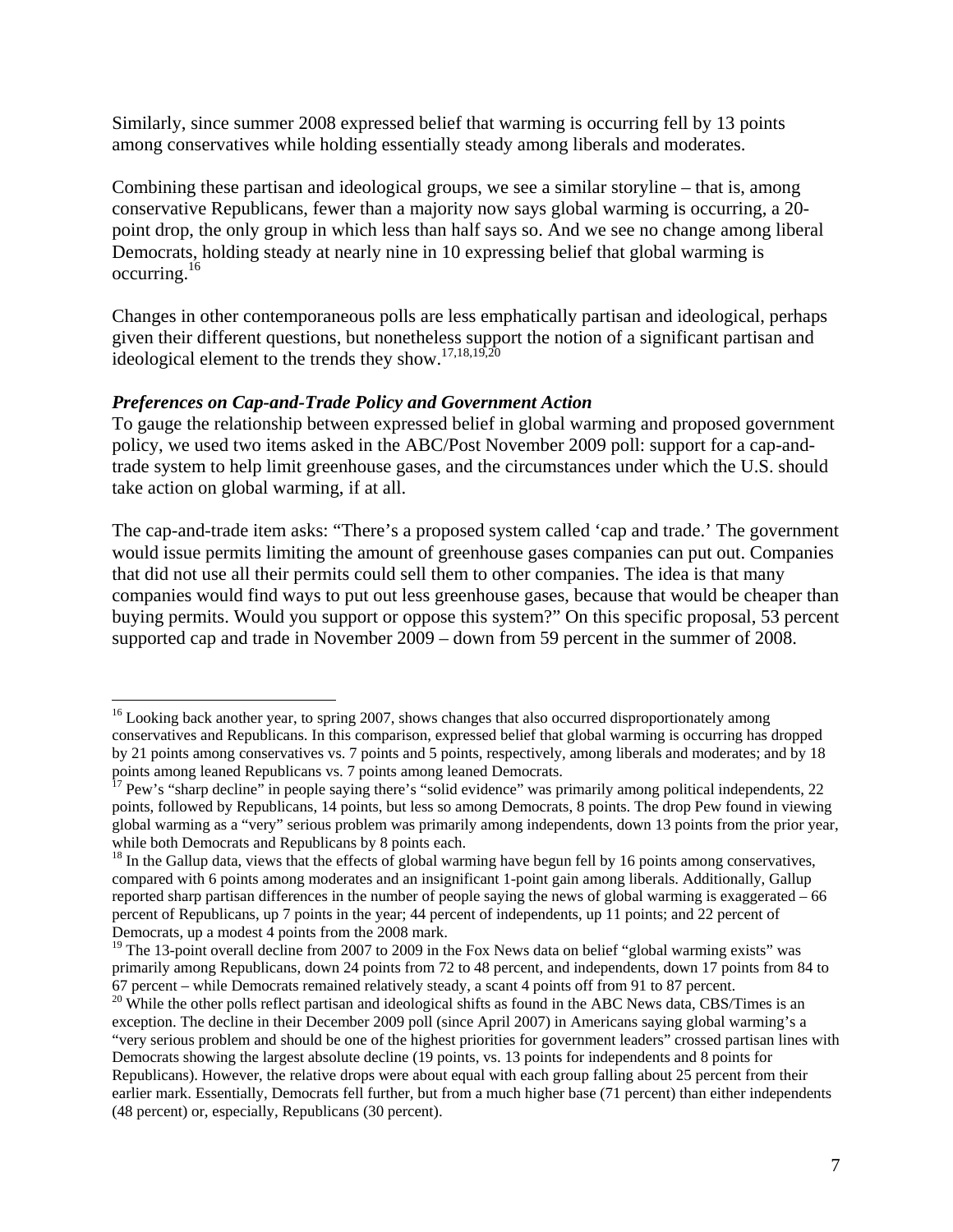Like expressed belief in global warming, shifts in support for cap and trade are strongly influenced by partisanship and ideology, more so than by other factors (see Table 2). Support slipped among Republicans, by 13 points, and independents, by 11 points, while holding steady among Democrats. Republicans and Republican-leaning independents dipped by 12 points, but just a modest 4 points among leaned Democrats. Ideology matters as well: Support among conservatives declined by more than it did among either liberals or moderates; among conservative Republicans support was down by 17 points while among liberal Democrats it remained steady.

Expressed belief that global warming is occurring, expectedly, influences support for cap and trade: Those who say global warming is happening are more apt to support the proposed capand-trade policy. But the strength of the relationship changed from 2008 to 2009, becoming sharper in the more recent poll, with the decline in support for cap and trade occurring almost entirely among those who say global warming is not happening.

|                          | 2009 | 2008 | <b>Difference</b> |
|--------------------------|------|------|-------------------|
| <b>All</b>               | 53   | 59   | -6                |
|                          |      |      |                   |
| <b>Democrats</b>         | 66   | 66   | 0                 |
| <b>Independents</b>      | 49   | 60   | -11               |
| <b>Republicans</b>       | 39   | 52   | -13               |
|                          |      |      |                   |
| <b>Leaned Dems</b>       | 63   | 67   | -4                |
| <b>Leaned Reps</b>       | 41   | 53   | -12               |
|                          |      |      |                   |
| Liberals                 | 65   | 69   | -4                |
| <b>Moderates</b>         | 61   | 63   | -2                |
| <b>Conservatives</b>     | 40   | 49   | -9                |
|                          |      |      |                   |
| <b>Liberal Dems</b>      | 73   | 73   | 0                 |
| <b>Conservative Reps</b> | 30   | 47   | -17               |
|                          |      |      |                   |
| <b>GW Happening</b>      | 61   | 62   | -1                |
| <b>GW Not happening</b>  | 33   | 49   | -16               |

*Table 2: Differences in support for proposed cap-and-trade system by partisan, ideological and expressed belief in global warming groups.* 

Differences significant at the .05 level are highlighted.

The other question about government action asks: "Do you think the United States should take action on global warming only if other major industrial countries such as China and India agree to do equally effective things, that the United States should take action even if these other countries do less, or that the United States should not take action on this at all?" The following analysis will consider those who prefer unilateral action in comparison with those who prefer either action in conjunction with other countries or no action at all. Fifty-five percent supported the United States taking action unilaterally in November 2009, down 13 points from July 2008.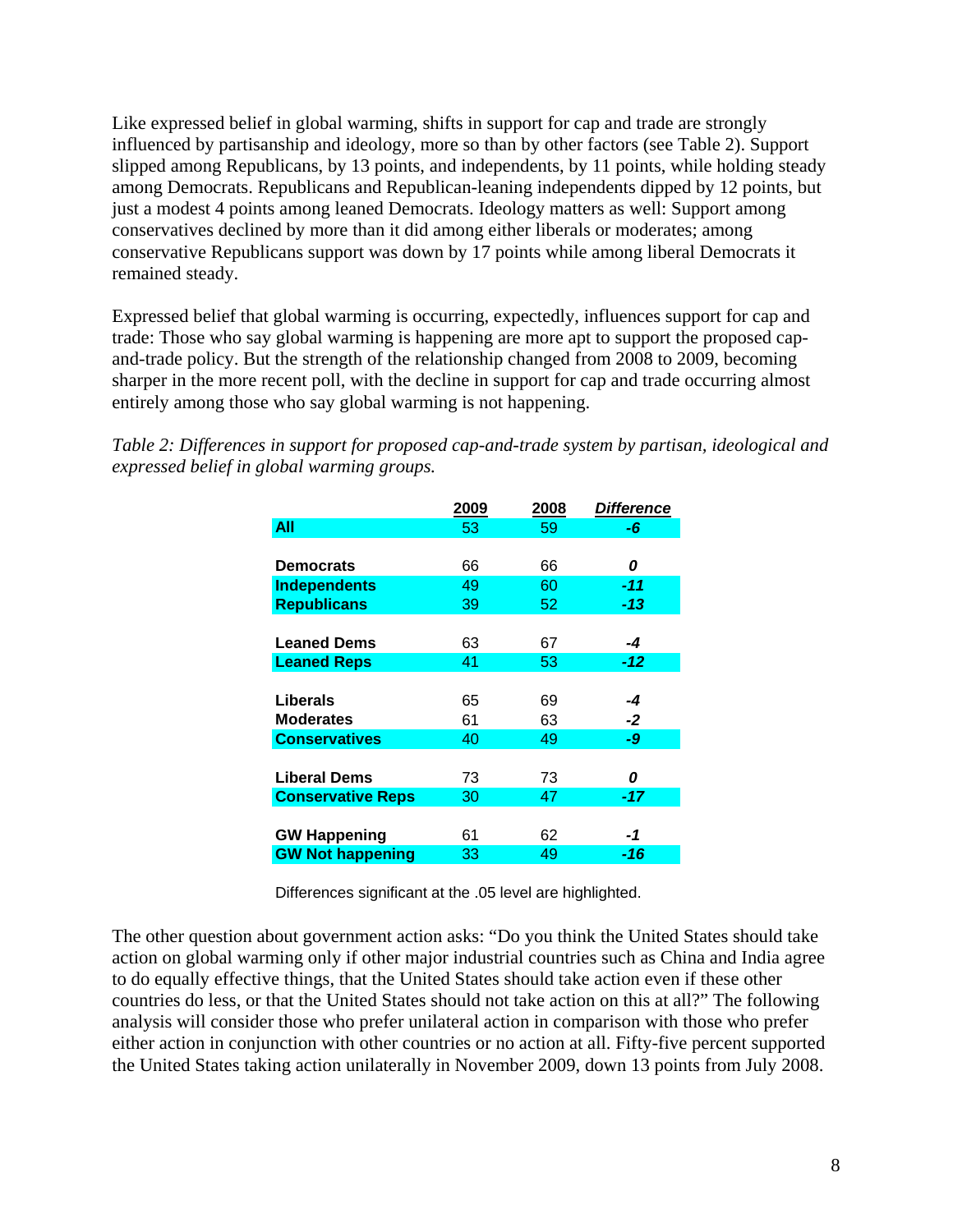Support for unilateral action, though, has fallen more generally across groups than either expressed belief global warming is happening or support for a cap-and-trade system; it's down by 15 points among leaned Democrats as well as by 13 points among leaned Republicans, and by 11 points among both liberal Democrats and conservative Republicans (see Table 3).

Expressed belief global warming is occurring again matters: Those who say it's happening are more apt to support unilateral action, by 31 points in 2008 and 43 points in 2009. While the drop in support for unilateral action is not *exclusively* among those who say global warming is not happening, it is disproportionately among them.

|                          | 2009 | 2008 | <i><b>Difference</b></i> |
|--------------------------|------|------|--------------------------|
| All                      | 55   | 68   | $-13$                    |
|                          |      |      |                          |
| <b>Democrats</b>         | 66   | 82   | $-16$                    |
| <b>Independents</b>      | 52   | 66   | -14                      |
| <b>Republicans</b>       | 43   | 52   | -9                       |
|                          |      |      |                          |
| <b>Leaned Dems</b>       | 67   | 82   | -15                      |
| <b>Leaned Reps</b>       | 41   | 54   | -13                      |
|                          |      |      |                          |
| <b>Liberals</b>          | 72   | 82   | $-10$                    |
| <b>Moderates</b>         | 67   | 73   | -6                       |
| <b>Conservatives</b>     | 34   | 51   | $-17$                    |
|                          |      |      |                          |
| <b>Liberal Dems</b>      | 74   | 85   | -11                      |
| <b>Conservative Reps</b> | 33   | 44   | -11                      |
|                          |      |      |                          |
| <b>GW Happening</b>      | 67   | 74   | -7                       |
| <b>GW Not happening</b>  | 24   | 43   | -19                      |

*Table 3: Differences in support for unilateral U.S. action on global warming by partisan, ideological and expressed belief in global warming groups.* 

Differences significant at the .05 level are highlighted.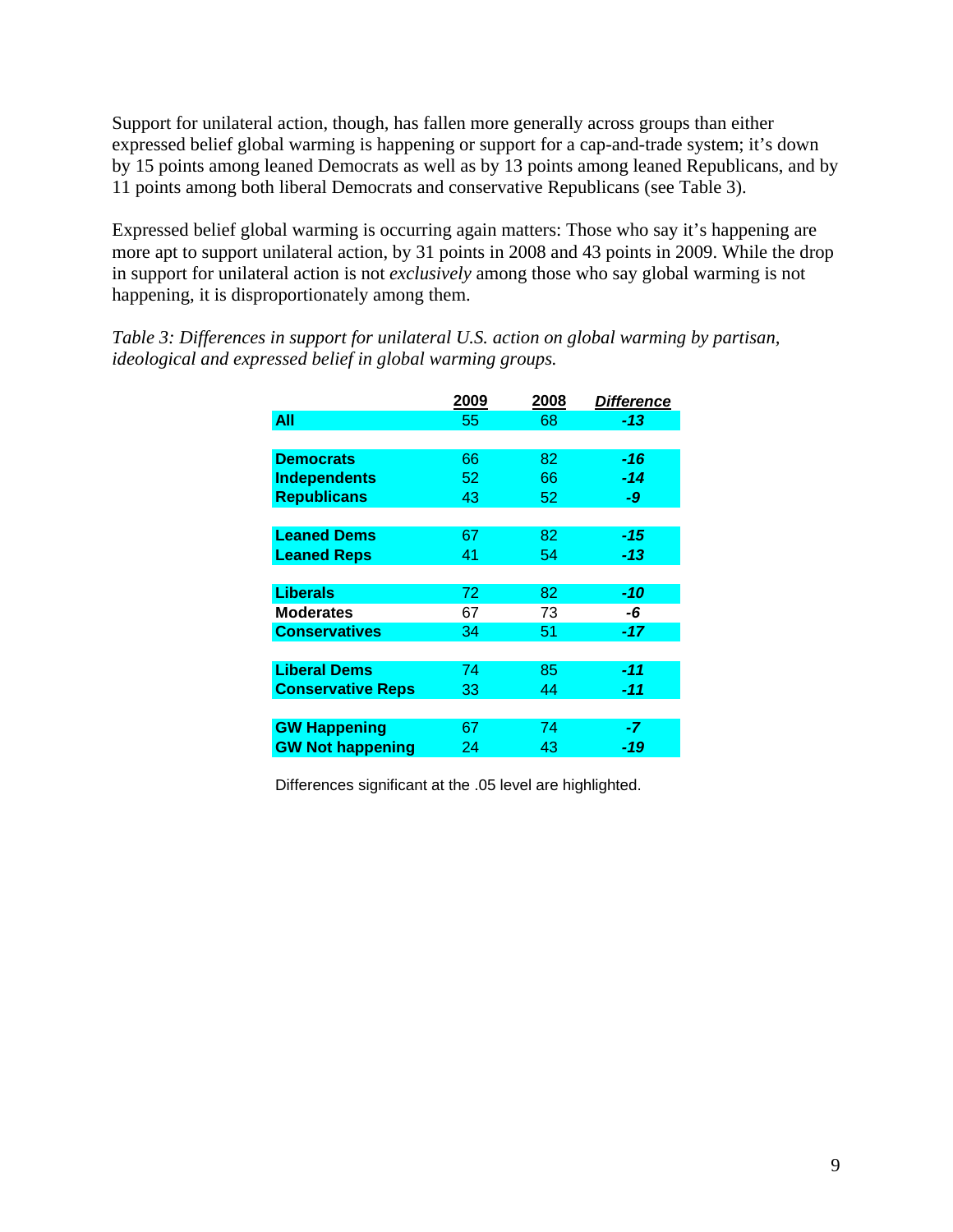### *Causal Ordering and Reordering*

As expected, global warming predicts support for measures to deal with it: In 2009, those who express belief global warming is happening are 28 points more apt than those who don't think it's occurring to support cap and trade, and 43 points more likely to prefer unilateral action.

But the reverse is also quite possible; policy preferences could hold a clue as to why there's been a decline in expressed belief global warming is occurring. While cross-sectional data are not ideal to disentangle this relationship, and bi-directionality is likely at play, it's our hypothesis that policy preferences can indeed influence expressed belief in global warming – that is, to some extent the causal arrow points in the opposite direction than conventional wisdom suggests.

Looked at this alternative way (see Table 4), in 2009 those who support cap and trade are 24 points more likely than those who oppose it to say global warming is happening (83 percent vs. 59 percent), in comparison with a 12-point difference in 2008 (84 percent vs. 72 percent). Furthermore, the expressed belief that global warming is occurring has fallen almost entirely among those who oppose cap and trade, from 72 percent in 2008 to 59 percent in 2009. Among those who support cap and trade, expressed belief has held steady (84 percent vs. 83 percent).

Similarly, expressed belief global warming is happening is 36 points higher among those who support unilateral action in 2009; the difference was a smaller 22 points in 2008. And the decline in expressed belief occurs almost completely among those who oppose government action: A 13 point drop in expressed belief in global warming among those who oppose unilateral action (65 percent to 52 percent), but essentially no change among those who support unilateral action (87 percent to 88 percent).

*Table 4: Expressed belief in global warming by support for a cap-and-trade system and unilateral U.S. action on global warming, 2009 vs. 2008.* 

|               |     |         | Cap and trade? | <b>Unilateral action?</b> |        |  |
|---------------|-----|---------|----------------|---------------------------|--------|--|
|               |     | Support | Oppose         | Support                   | Oppose |  |
|               | Yes | 83%     | 59%            | 88%                       | 52%    |  |
| 2009          | No  | 16%     | 39%            | 11%                       | 45%    |  |
| GW happening? |     |         |                |                           |        |  |
| 2008          | Yes | 84%     | 72%            | 87%                       | 65%    |  |
|               | No  | 15%     | 26%            | 12%                       | 33%    |  |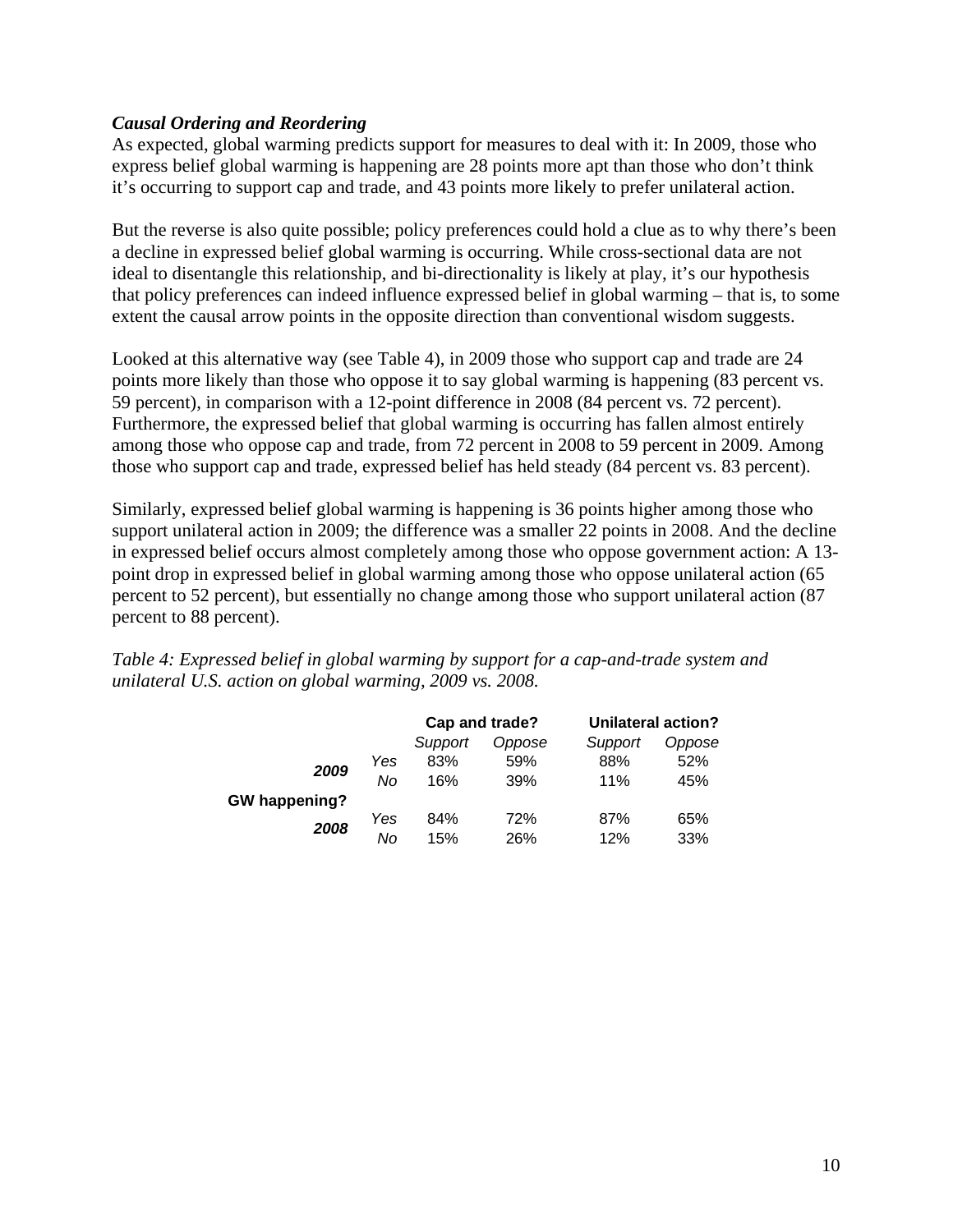Further evidence of the relationship between expressed belief in global warming and government intervention is found in the bivariate correlation coefficients between these variables. Overall, the correlations with expressed belief in global warming are stronger in 2009 than in 2008 – especially with cap-and-trade support, about twice the magnitude (see Table 5).

*Table 5: Correlations of expressed belief in global warming and cap-and-trade support, 2009 vs. 2008.* 

|                           | 2009     | 2008     |
|---------------------------|----------|----------|
| All                       | 0.262    | 0.133    |
|                           |          |          |
| <b>Democrats</b>          | 0.074    | $-0.057$ |
| <b>Independents</b>       | 0.313    | 0.184    |
| <b>Republicans</b>        | 0.252    | 0.160    |
|                           |          |          |
| <b>Leaned Democrats</b>   | 0.168    | $-0.025$ |
| <b>Leaned Republicans</b> | 0.260    | 0.193    |
|                           |          |          |
| Liberals                  | $-0.037$ | 0.030    |
| <b>Moderates</b>          | 0.158    | 0.145    |
| <b>Conservatives</b>      | 0.335    | 0.098    |
|                           |          |          |
| <b>Liberal Dems</b>       | $-0.191$ | $-0.126$ |
| <b>Conservative Reps</b>  | 0.281    | 0.092    |

Correlations significant at the .05 level are highlighted.

The correlations between expressed belief in global warming and cap-and-trade support show variation between groups over time, echoing some of the earlier partisan and ideological findings. There are significant but stronger associations among Republicans and, in particular, conservatives in 2009 than in 2008, and no significant correlation among Democrats or liberals in either poll.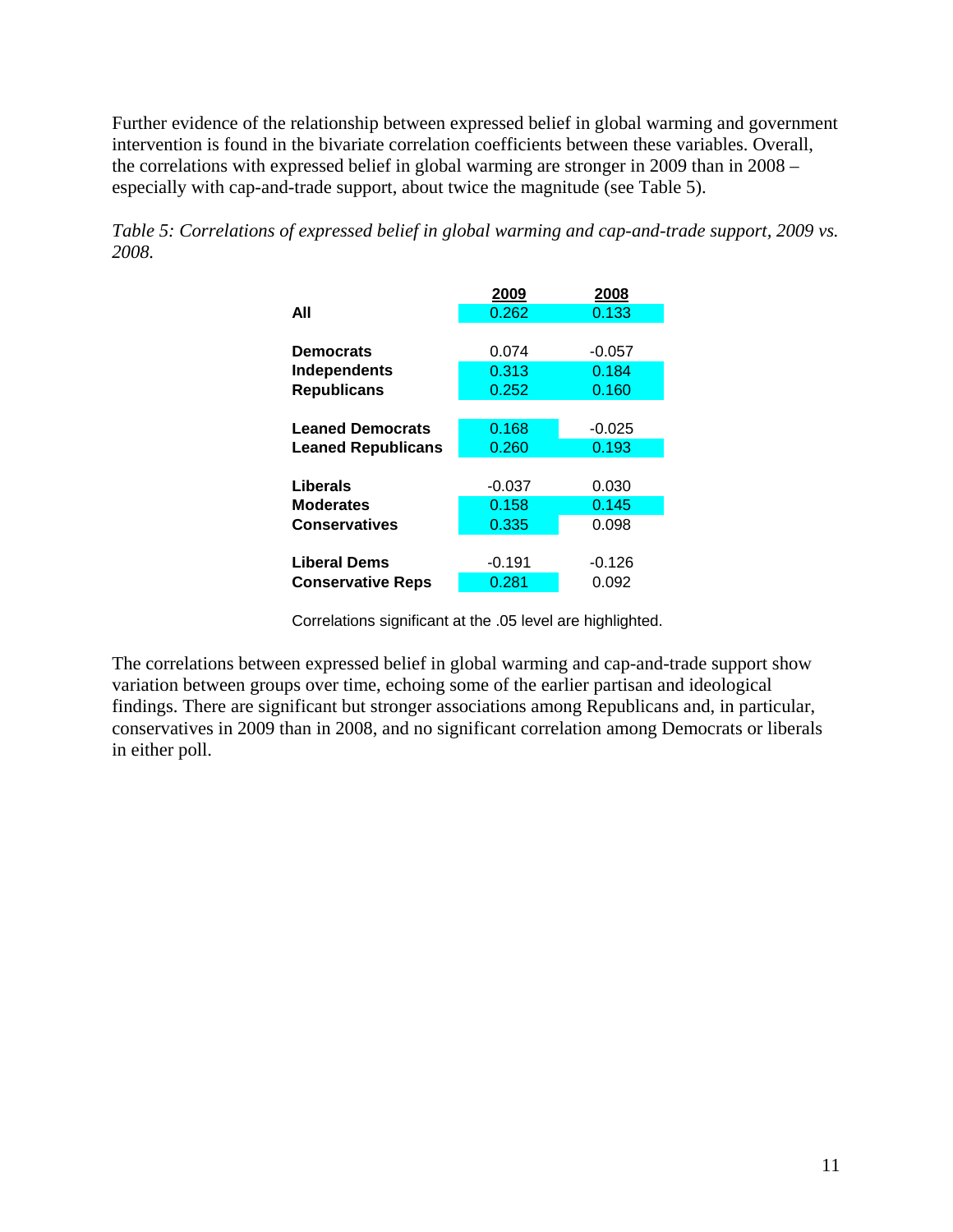The correlations with support for unilateral action are less striking but, similarly, are stronger in 2009 than 2008 for Republicans and conservatives (see Table 6). On the other hand, the association among liberals is not statistically significant in either year, and while statistically significant among Democrats in both years, the strength of the association diminishes in 2009.<sup>21</sup>

*Table 6: Correlations of expressed belief in global warming and support for unilateral U.S. action on global warming, 2009 vs. 2008.* 

| 2009  | 2008  |
|-------|-------|
| 0.390 | 0.259 |
|       |       |
| 0.191 | 0.289 |
| 0.460 | 0.230 |
| 0.411 | 0.248 |
|       |       |
| 0.242 | 0.165 |
| 0.449 | 0.284 |
|       |       |
| 0.132 | 0.057 |
| 0.321 | 0.343 |
| 0.385 | 0.171 |
|       |       |
| 0.286 | 0.255 |
| 0.394 | 0.168 |
|       |       |

Correlations significant at the .05 level are highlighted.

 $\overline{a}$ 

 $21$  Pearson correlation coefficients are shown in Table 5 and Table 6. Results are similar when using measures of ordinal association, such as Kendall's tau-b.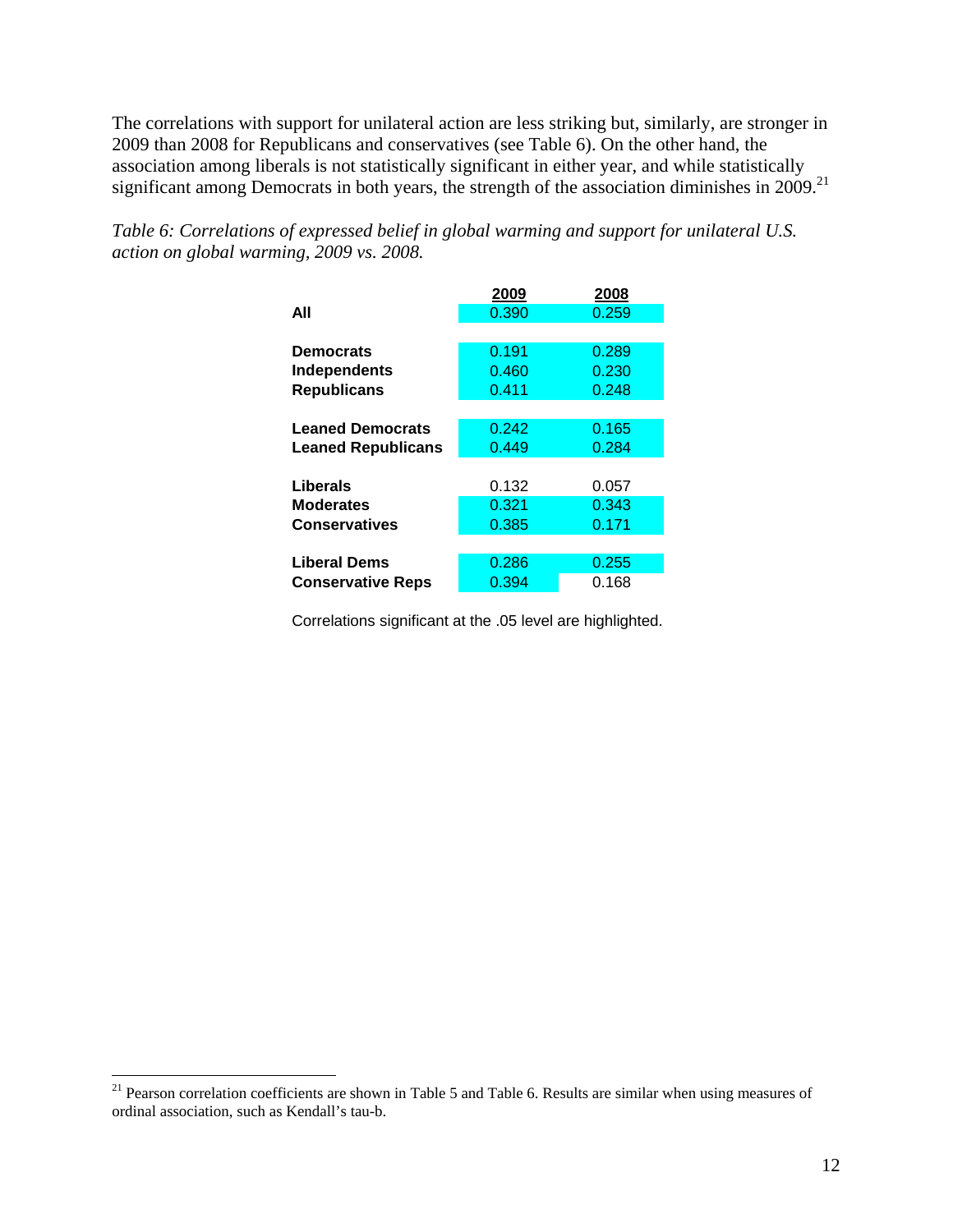The bivariate association between expressed belief in global warming and either of the policyrelated variables cannot be explained away by controlling for other variables. In a logistic regression model, support for cap and trade is the strongest predictor of expressed belief in global warming, followed by party identification and political ideology – controlling for age, sex, race, education, income and region of residence (see Table 7).

Support for cap and trade increases the odds of expressing belief in global warming by a factor of 2.65. There's also evidence of partisan and ideological influences as well: Democrats, in comparison to independents, are more apt to express belief in global warming; conservatives, in comparison to moderates, are less apt to express such belief.

Moreover, these predictors are much more powerful in 2009 than 2008 (using the same set of control variables), explaining about two and one-half times the variance as in the previous year. Much of that increase has to do with policy preferences – in 2008, support for cap and trade increased the odds of expressing belief in global warming by a significant but smaller factor of 1.62, much lower than  $2.65$  in  $2009$ <sup>22,23</sup>

| 2009                 |         |            |                   |            | 2008                 |         |            |                   |            |
|----------------------|---------|------------|-------------------|------------|----------------------|---------|------------|-------------------|------------|
| Predictor            | В       | Wald $X^2$ | <b>Odds Ratio</b> | <b>Sig</b> | Predictor            | B       | Wald $X^2$ | <b>Odds Ratio</b> | <b>Sig</b> |
| Cap and trade        | 0.98    | 32.75      | 2.65              | .000       | Cap and trade        | 0.48    | 6.95       | 1.62              | .008       |
| Party ID             |         |            |                   |            | Party ID             |         |            |                   |            |
| <b>Democrats</b>     | 0.80    | 12.68      | 2.23              | .000       | <b>Democrats</b>     | 0.52    | 4.91       | 1.68              | .027       |
| <b>Republicans</b>   | $-0.31$ | 2.55       | 0.73              | .110       | <b>Republicans</b>   | $-0.09$ | 0.17       | 0.91              | .679       |
| Ideology             |         |            |                   |            | Ideology             |         |            |                   |            |
| Liberals             | 0.38    | 1.72       | 1.46              | .190       | Liberals             | 0.11    | 0.16       | 1.11              | .686       |
| <b>Conservatives</b> | $-0.75$ | 16.88      | 0.47              | .000       | <b>Conservatives</b> | $-0.66$ | 10.22      | 0.52              | .001       |
| Region               |         |            |                   |            | Region               |         |            |                   |            |
| <b>Midwest</b>       | $-0.64$ | 5.17       | 0.53              | .023       | <b>Midwest</b>       | $-0.55$ | 3.28       | 0.58              | .070       |
| South                | $-0.56$ | 4.65       | 0.57              | .031       | South                | $-0.43$ | 2.31       | 0.65              | .128       |
| West                 | $-0.44$ | 2.23       | 0.65              | .135       | West                 | $-0.31$ | 0.99       | 0.73              | .321       |
| Sex                  | 0.32    | 3.53       | 1.38              | .060       | Sex                  | 0.03    | 0.02       | 1.03              | .879       |
| <b>Education</b>     |         |            |                   |            | <b>Education</b>     |         |            |                   |            |
| Some college         | 0.07    | 0.12       | 1.07              | .734       | Some college         | 0.46    | 3.43       | 1.58              | .064       |
| Graduate             | 0.47    | 3.56       | 1.61              | .059       | Graduate             | 0.39    | 2.34       | 1.47              | .126       |
| Post-grad            | 0.25    | 0.51       | 1.28              | .475       | Post-grad            | 0.59    | 2.49       | 1.81              | .114       |
| Race                 | $-0.22$ | 1.02       | 0.80              | .313       | Race                 | 0.31    | 1.84       | 1.36              | .175       |
| Age                  |         |            |                   |            | Age                  |         |            |                   |            |
| 30-64 years          | $-0.15$ | 0.45       | 0.86              | .500       | 30-64 years          | 0.19    | 0.68       | 1.21              | .410       |
| <b>Seniors</b>       | $-0.40$ | 2.05       | 0.67              | .152       | <b>Seniors</b>       | $-0.02$ | 0.01       | 0.98              | .936       |
| Income               |         |            |                   |            | Income               |         |            |                   |            |
| \$50-100K            | $-0.33$ | 2.59       | 0.72              | .108       | \$50-100K            | $-0.33$ | 2.14       | 0.72              | .143       |
| $$100K+$             | 0.04    | 0.02       | 1.04              | .884       | \$100K+              | $-0.38$ | 1.87       | 0.69              | .172       |
| Cox & Snell $R^2$    | 0.161   |            |                   |            | Cox & Snell $R^2$    | 0.063   |            |                   |            |

*Table 7: Logistic regression predicting expressed belief in global warming including support for a cap-and-trade system, 2009 vs. 2008.* 

 $\overline{a}$ 

 $22$  Not including support for a cap-and-trade system in the model significantly weakens its explanatory power, by about a quarter in 2009 (0.161 vs. 0.129). And including either one of these global warming variables when predicting the other does increase the model's explanatory power. Similar results were found using the unilateral action variable. Details available upon request.

<sup>&</sup>lt;sup>23</sup> Of the control variables, only region of residence reached statistical significance at the .05 level in the 2009 model; none did in the 2008 model. Residents of the Midwest and South were less apt to express belief that global warming is occurring than those in the East; residents in the West were not significantly different from those in the East. The impact of region was much weaker than the global warming policy, partisan affiliation and political ideology variables included.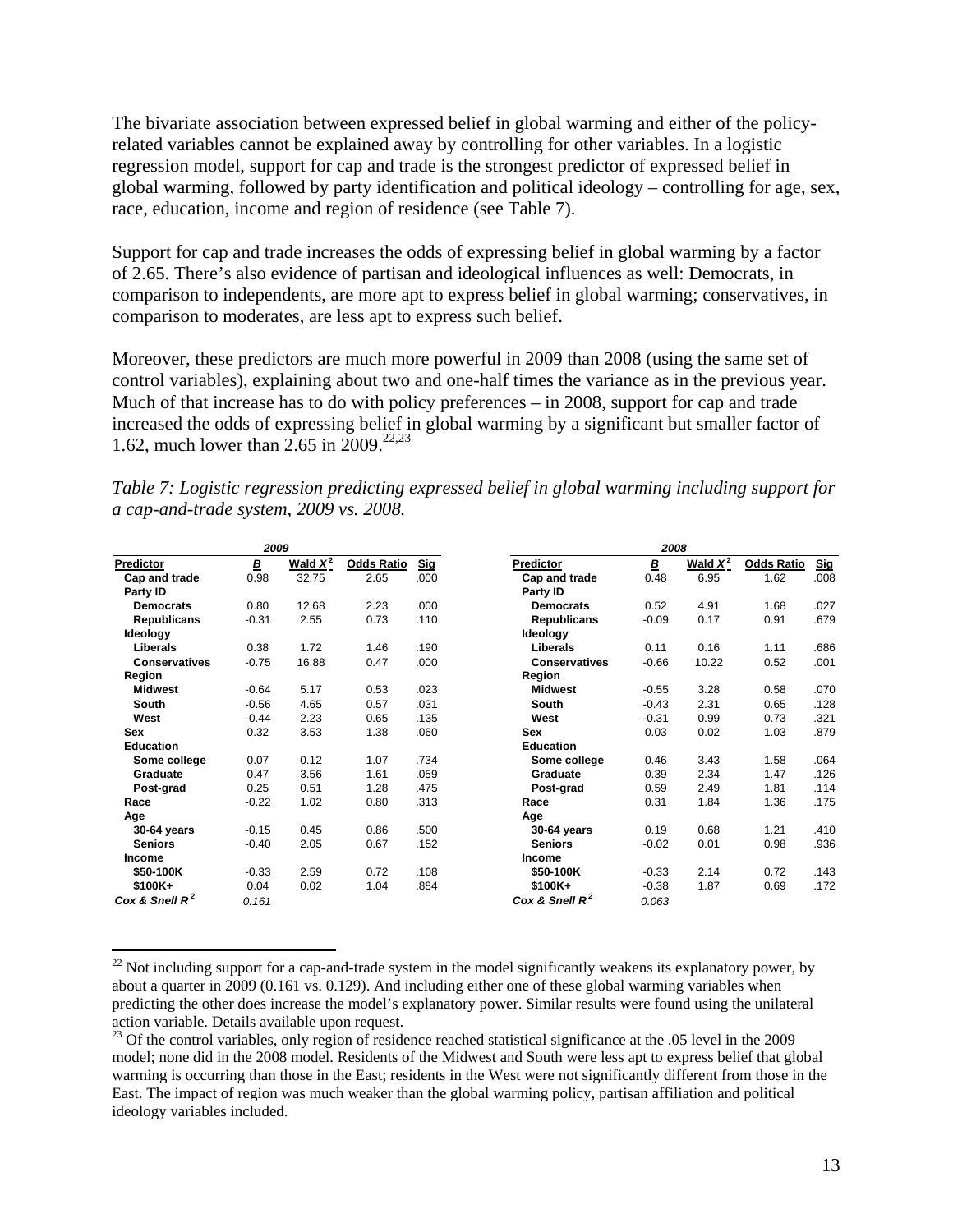Repeating this analysis using our other measure of government action shows similar results (see Table 8). Support for unilateral U.S. action on global warming is the strongest predictor of expressed belief in global warming, with partisanship and ideology also significantly contributing to the model's explanatory power – again to a lesser extent. Compared with the 2008 model, the 2009 model explains more than twice of the variance in expressed belief global warming is occurring  $(0.211 \text{ vs. } 0.095)$ .

*Table 8: Logistic regression predicting expressed belief in global warming including support for unilateral U.S. action on global warming, 2009 vs. 2008.* 

| 2009                     |         |            |                   | 2008       |                      |                |            |                   |            |
|--------------------------|---------|------------|-------------------|------------|----------------------|----------------|------------|-------------------|------------|
| <b>Predictor</b>         | В       | Wald $X^2$ | <b>Odds Ratio</b> | <b>Sig</b> | Predictor            | $\overline{B}$ | Wald $X^2$ | <b>Odds Ratio</b> | <b>Sig</b> |
| <b>Unilateral action</b> | 1.73    | 85.36      | 5.63              | .000       | Unilateral action    | 1.17           | 38.07      | 3.23              | .000       |
| Party ID                 |         |            |                   |            | Party ID             |                |            |                   |            |
| <b>Democrats</b>         | 0.67    | 8.62       | 1.95              | .003       | <b>Democrats</b>     | 0.35           | 2.19       | 1.41              | .139       |
| <b>Republicans</b>       | $-0.42$ | 4.23       | 0.66              | .040       | <b>Republicans</b>   | 0.03           | 0.02       | 1.04              | .881       |
| Ideology                 |         |            |                   |            | Ideology             |                |            |                   |            |
| Liberals                 | 0.51    | 2.87       | 1.67              | .090       | Liberals             | 0.21           | 0.61       | 1.23              | .434       |
| <b>Conservatives</b>     | $-0.54$ | 8.16       | 0.58              | .004       | <b>Conservatives</b> | $-0.56$        | 6.97       | 0.57              | .008       |
| Region                   |         |            |                   |            | Region               |                |            |                   |            |
| <b>Midwest</b>           | $-0.63$ | 4.82       | 0.53              | .028       | <b>Midwest</b>       | $-0.67$        | 4.78       | 0.51              | .029       |
| South                    | $-0.48$ | 3.42       | 0.62              | .064       | South                | $-0.42$        | 2.11       | 0.66              | .146       |
| West                     | $-0.61$ | 4.19       | 0.54              | .041       | West                 | $-0.41$        | 1.69       | 0.66              | .193       |
| Sex                      | 0.27    | 2.41       | 1.31              | .120       | <b>Sex</b>           | $-0.06$        | 0.09       | 0.95              | .766       |
| <b>Education</b>         |         |            |                   |            | <b>Education</b>     |                |            |                   |            |
| Some college             | 0.07    | 0.09       | 1.07              | .760       | Some college         | 0.42           | 2.81       | 1.52              | .094       |
| Graduate                 | 0.49    | 3.66       | 1.63              | .056       | Graduate             | 0.30           | 1.40       | 1.35              | .236       |
| Post-grad                | 0.40    | 1.25       | 1.49              | .264       | Post-grad            | 0.58           | 2.23       | 1.79              | .136       |
| Race                     | $-0.10$ | 0.21       | 0.90              | .644       | Race                 | 0.44           | 3.92       | 1.56              | .048       |
| Age                      |         |            |                   |            | Age                  |                |            |                   |            |
| 30-64 years              | 0.24    | 1.04       | 1.27              | .308       | 30-64 years          | 0.19           | 0.67       | 1.21              | .415       |
| <b>Seniors</b>           | 0.05    | 0.03       | 1.05              | .867       | <b>Seniors</b>       | 0.04           | 0.02       | 1.04              | .892       |
| Income                   |         |            |                   |            | Income               |                |            |                   |            |
| \$50-100K                | $-0.46$ | 4.75       | 0.63              | .029       | \$50-100K            | $-0.19$        | 0.69       | 0.83              | .407       |
| $$100K+$                 | $-0.11$ | 0.15       | 0.89              | .697       | $$100K +$            | $-0.22$        | 0.62       | 0.80              | .432       |
| Cox & Snell $R^2$        | 0.211   |            |                   |            | Cox & Snell $R^2$    | 0.095          |            |                   |            |

# *Discussion*

Our paper presents an alternative, policy-oriented model to explain the counterintuitive decline in expressed belief that global warming is occurring. The foundation of our explanation lies in our reconceptualization of survey questions that purportedly measure "belief" in the reality of global warming. While appearing as questions of objective fact or knowledge at first blush, they are not; these are opinion questions, subject to personal predispositions as well as cognitive dynamics.

One factor in explaining the decline in expressed belief that global warming is occurring is the ample uncertainty, confusion, politically and ideologically based skepticism and counterargument on the subject of climate change, more than enough to render it a less-than universally agreed upon phenomenon. Gravity, as an alternative example, is entirely experimental: a dropped apple falls. Global warming is less obvious to the naked eye, making assessments of its existence and personal relevance much more complex.

In general, as more voices – both scientific and unscientific – enter a controversy, and debate over the appropriate responses (if any) intensifies, agreement is more difficult. A coherent theme about the state of science can be muffled among contradictory messages, allowing other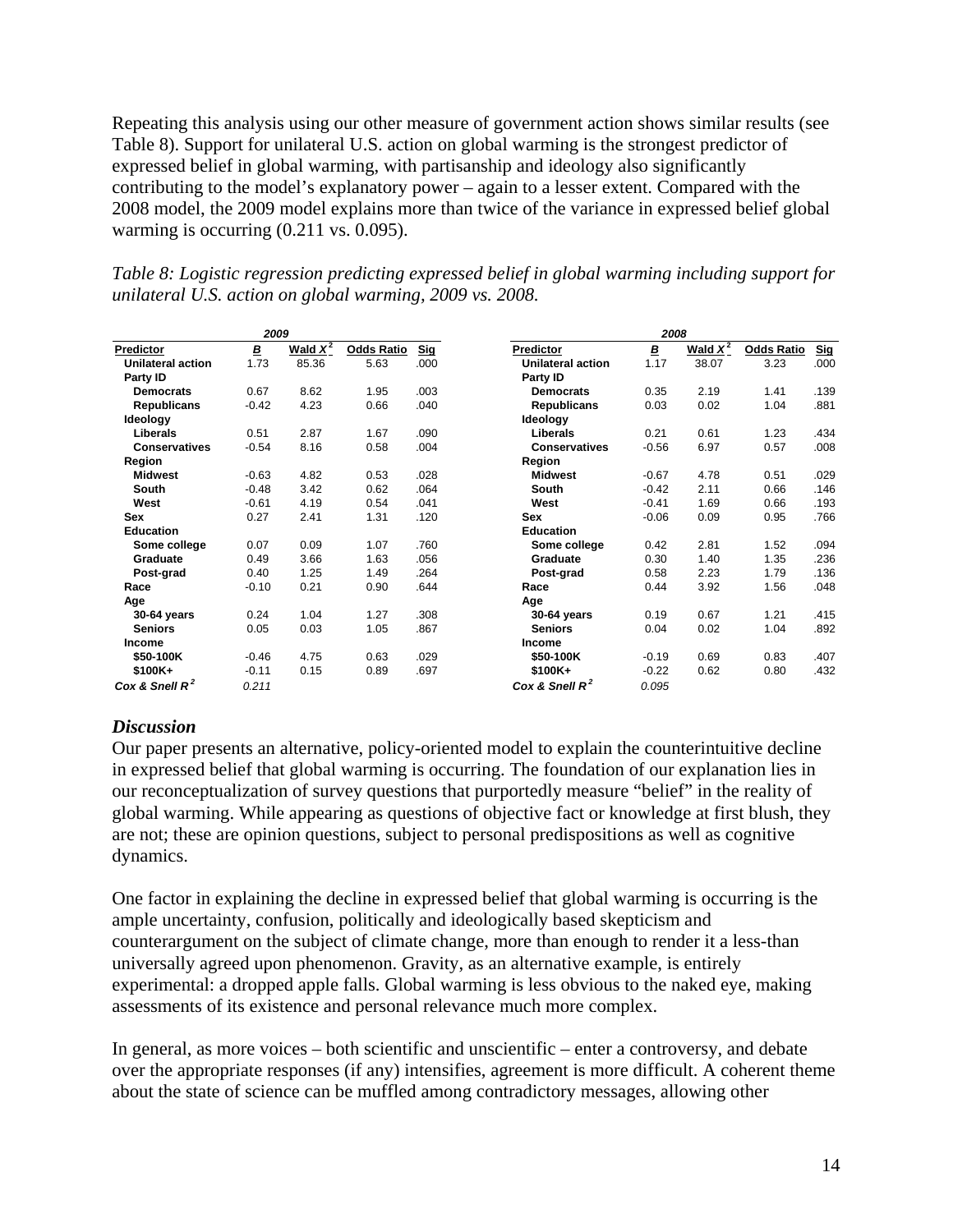considerations to come into play, such as partisan and ideological biases and a seeking-out of trusted sources of information.<sup>24</sup> "Expressed belief" – again, something softer than "belief," and not a measure of knowledge – is elastic, able to shift in response to other considerations; it is "expressed belief" about global warming, we argue, that is measured in polls.

We suggest further that there can be a message-sending element to the way respondents answer survey questions – not always to answer the question in the way we imagine, but in the way they desire. Respondents who oppose or are skeptical about proposed policy solutions on global warming, yet who see such policies as increasingly likely given the change in administration, may be more apt to express opposition to such policies by any means available – including by withdrawing their expressed belief that global warming is occurring. They use such questions as a vehicle to express antipathy toward the solution, not to voice a firm disbelief in the existence of the problem. $25$ 

The susceptibility of expressed belief in global warming to other considerations swelled at the particular historical moment captured in our data, from the summer of 2008 to the fall of 2009, which coincided with a number of events heightening the partisan and ideological aspects of environmental policy. The 2008 presidential election certainly changed the political opportunity structure with regard to global warming; within several months of the presidential inauguration:

- the Obama administration cancelled drilling leases on public lands, reversing previous Bush administration actions, $2^{6}$
- the Environmental Protection Agency issued a finding that greenhouse gases pose a threat to public health and welfare, $27$
- the Obama administration proposed strict vehicle emissions limits and fuel-efficiency standards for cars, $^{28}$  and
- the House of Representatives passed a cap-and-trade bill.<sup>29</sup>

 $\overline{a}$ 

http://www.washingtonpost.com/wp-dyn/content/article/2009/02/04/AR2009020401785.html. Feb. 5, 2009.<br><sup>27</sup> United States Environmental Protection Agency. "EPA Finds Greenhouse Gases Pose Threat to Public Health,

<sup>&</sup>lt;sup>24</sup> Malka, Ariel, Jon A. Krosnick and Gary Langer. 2009. "The Association of Knowledge with Concern About Global Warming." *Risk Analysis* 29(5): 633-647. Available at: http://woods.stanford.edu/docs/surveys/Global-Warming-Knowledge-and-Concern.pdf.<br><sup>25</sup> This dynamic likely extends beyond policy-related issues. For instance, some of those who say that Barack

Obama wasn't born in the United States may not be responding literally to the question but rather are taking the opportunity to voice their displeasure with him. A May 2010 ABC/Post poll provides supporting evidence: "In addition to Obama disapprovers, people who are more apt than others to say Obama was born in another country include conservatives, Republicans, supporters of the Tea Party political movement… evangelical white Protestants… and supporters of John McCain in 2008… all groups broadly critical of Obama." For details, see: Langer, Gary. "Half of 'Birthers' Call it 'Suspicion'; A Third Approve of Obama Anyway." Available at: http://abcnews.go.com/images/PollingUnit/Birthers new.pdf. May 7, 2010.

 $\frac{1}{26}$  Eilperin, Juliet. "Salazar Voids Drilling Leases on Public Lands in Utah." Available at:

Welfare." Available at: http://yosemite.epa.gov/opa/admpress.nsf/0/0EF7DF675805295D8525759B00566924. April 17, 2009.

 $^{28}$  Broder, John M. "Obama to Toughen Rules on Emissions and Mileage." Available at: http://www.nytimes.com/2009/05/19/business/19emissions.html. May 18, 2009.

 $29$  Broder, John M. "House Passes Bill to Address Threat of Climate Change." Available at: http://www.nytimes.com/2009/06/27/us/politics/27climate.html. June 26, 2009.